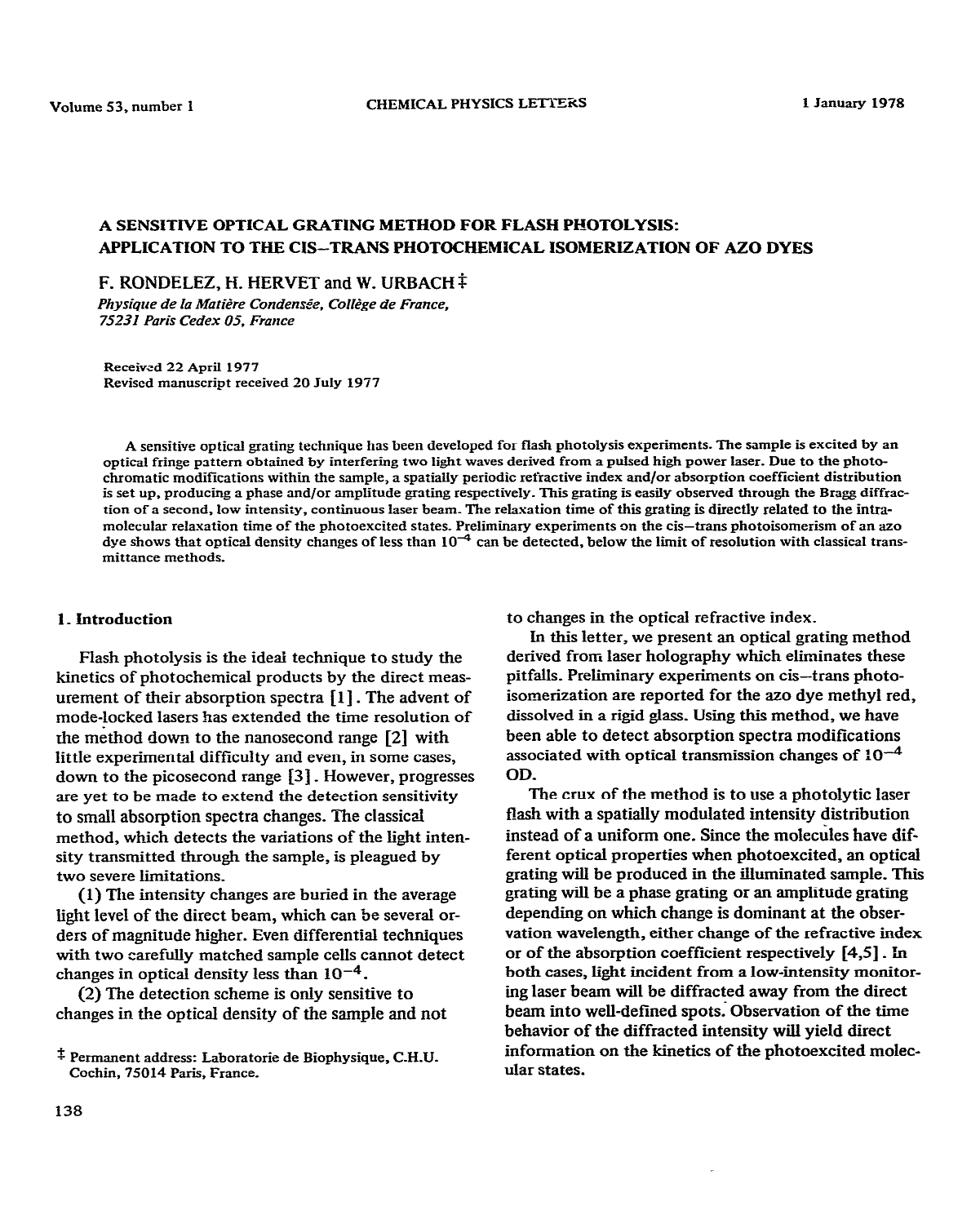#### **2. Experimental**

**Fig. ! describes our experimental set up. The optical grating is produced by intersecting in the plane of the sample two laser beams issued from a high power argon laser (Spectra Physics model 165, maximum out**put 880 mW at  $\lambda_1$  = 5145 Å). The two beams are of **equal intensity, as produced by a beam-splitter-dielectric mirror arrangement and converge onto rhe sample under an angie 0. In the crossing region, interference effects produce a sinusoidal light intensity pattern**  with a period  $d \approx \lambda_1/\Theta$ , *d* is adjustable between 10 and  $200 \mu m$  by varying  $\Theta$ .

Two mechanical choppers give a  $40 \mu s$  duration to the photolytic light flash with  $2 \mu s$  transition times and **a repetition rate adjustable between 50 Hz and 5 X**   $10^{-3}$  Hz. This duration is sufficient to "write" in the sample a photo-induced grating of periodicity *d*. The "reading" laser beam (He Ne, 2 mW at  $\lambda_2 = 6328$  Å, **Spectra Physics model 133) is diffracted by this photoinduced grating into well defined spots regularly spaced on a screen in the far field.** 

**The first order diffraction spot is at a distance**   $l = (\lambda_1/d)D$  from the direct beam ( $D \approx 1$  m is the distance of the sample to the viewing screen). The time

**variation of the diffracted intensity after the photolytic flash is monitored with an XP 2230 Radiotechnique photomultiplier through a 500 ym pin hole. The pin hole ensures that diffracted light is collected over roughly one coherence area [6]** \_

**A 6328 A narrow band interference filter is used**  to reduce the stray light. The load resistance is  $10 \text{ k}\Omega$ **which gives typical analog voltages in the 10 mW range. The signal is finally recorded on a storage oscilloscope**  or an  $X(t)$  recorder. Commonly, the intensity of the **first order diffracted spot amounts to as much as 0.1% of the reading beam light intensity. This corresponds to**  photon rates  $\approx 6.4 \times 10^{12}$  photons/s, which is enor**mous if we remember that phototubes can detect single photoelectron events\_ This makes analog techniques quite sufficient to process the signal. In order to minimize unwanted photochemical processes induced by the monitoring laser beam, its relatively low intensity**  is further decreased to  $2 \mu W$  by neutral density filters **(OD = 3). For the same reason, its wavelength is chosen away from strong absorption bands of the sample.** 

**Last, the X/4 waveplate is used to convert the polarization of the photolytic laser beam from linear to circular in order to avoid possible polarization-dependent**  absorbance in dichroic materials as azo dyes [7].



Fig. 1. Experimental set up.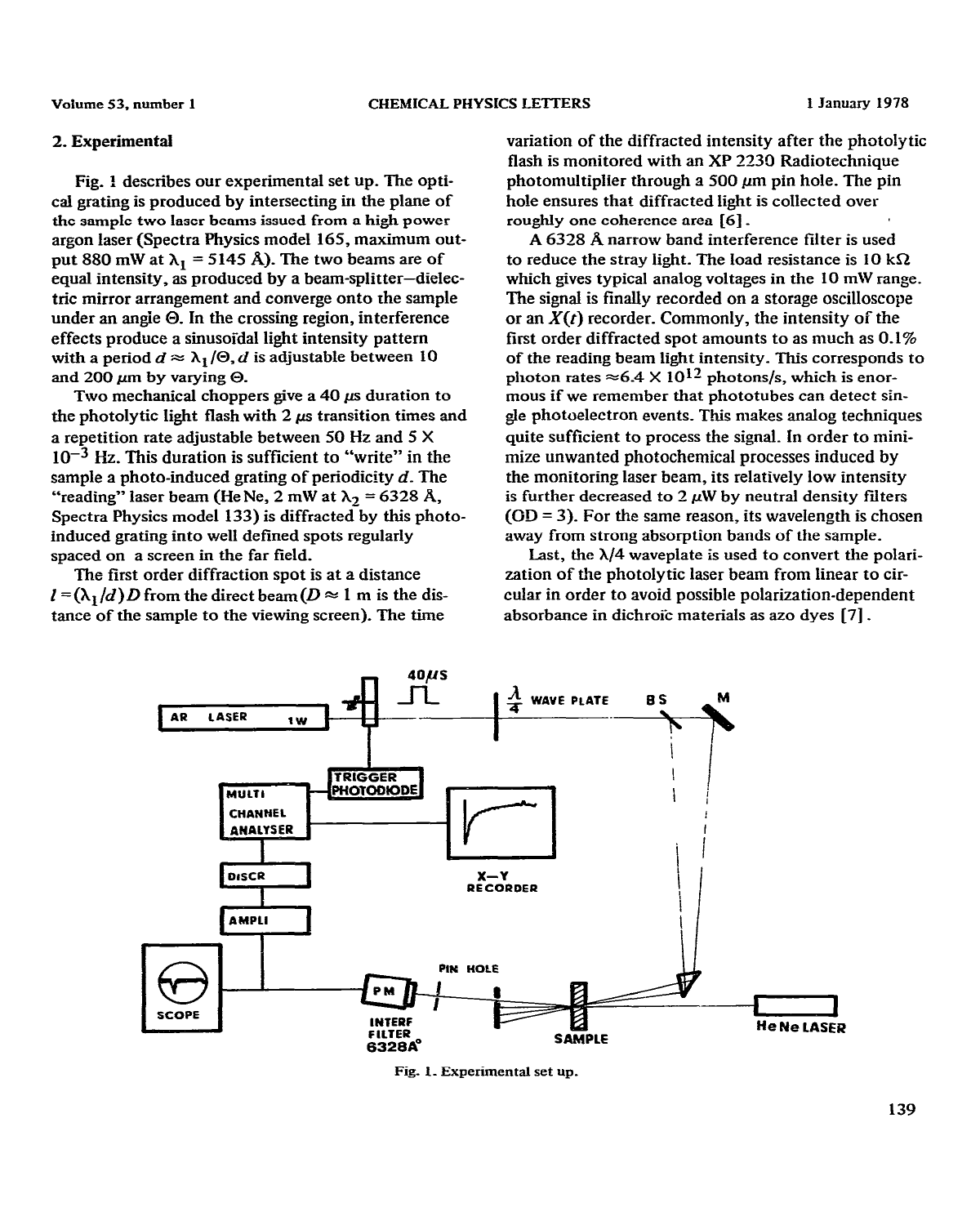### 1 January 1978

# **3. Results on methyl red dye**

**The sample used is methyl red, an acid dye of the monoazo series, dissolved into an inert rigid matrix. For the convenience of working at room temperature, we choose Cyanolit 101, a cement of optical quality?. Its chemical formula, polycyanomethacrylate (PCMA for short) is very close to the well-known polymethyl methacrylate (PMMA), frequently used as a polar solid solution [8]** \_ **PCMA has the advantages over thin film polymeric matrices as PMMA of being solvent free and over expoxy resins [9] of polymerizing spontaneously in humid atmosphere, which avoids high temperature curing.** 

**The concentration of methyl red in PCMA was such**  that a 200  $\mu$ m thick sample absorbed 50% to 90% of **the incident light intensity at 5145 A.** 

**Fig. 2 shows the time variation of the intensity diffracted into the first-order dot. immediately after the laser writing flash, the intensity rises to a maximum and then decays back to a steady value. It should be remarked that this last value is noticeably higher than the initial one. As wili be shown in the discussion, the observed relaxation correspor\_ds to a single exponential process with a characteristic time of 3.7 s. This value is found to be independent of the grating spacing. Observations at different time scales shows no evidence for**  faster relaxation processes. On the other hand, we ob**serve no apparent decrease of non-zero value reached after the first relaxation, even on much longer time scales, typically greater than one day.** 

 $\dagger$  Cyanolyt was obtained from Eleco Products, 92110 Clichy, **France.** 



**Fig. 2\_ Time variation of the diffracted intensity after the sample has been illuminated with a single photolytic laser**  flash (200 mW, 40  $\mu$ s, 5145 A); the fringe spacing is 82  $\mu$ m.



**Fig. 3. Time variation of the diffracted intensity when the sample is illuminated with a succession of photolytic laser**  flashes (200 mW, 40  $\mu$ s, 5145 A); repetition rate =  $10^{-1}$  Hz; **total duration of the experiment 14 minutes.** 

**When the sample is illuminated with successive laser pulses, the intensity variation is a superposition of spikes on a continuously growing background until saturation is eventually reached (fig. 3). With photolytic laser pulses of 200 mW power and 40**  $\mu$ **s duration incident on a 4 mm2 sample surface, it takes about 80 pulses for the total diffracted intensity to saturate. Visual observation shows that the sample has changed color in the illuminated region, indicating a bleaching.** 

**This saturation can be used to calibrate the experiment and evaluate the sensitivity of the method to small changes in the absorption coefficient. Once the sample is in its fully bleached state, we record its optical absorption spectrum on a standard Varian model 645 spectrophotometer and compare it with the spectrum of an unbleached sample. The two curves, recorded between 6 700 and 3 200 A are shown in fig. 4. At 6328 A (the reading wavelength) the optical density**  difference is  $10^{-2}$  (see inset). As this optical density **change is typically obtained after 80 pulses, the aver**age change per pulse is of the order of  $10^{-4}$  OD. This **small jump in optical density is still clearly detected in the experiment as a single spike. We estimate that the noise in the system is roughly 10 times smaller. This sets the.practicaI detection limit to optical spectra**  changes associated with absorbance variations of  $10^{-5}$ .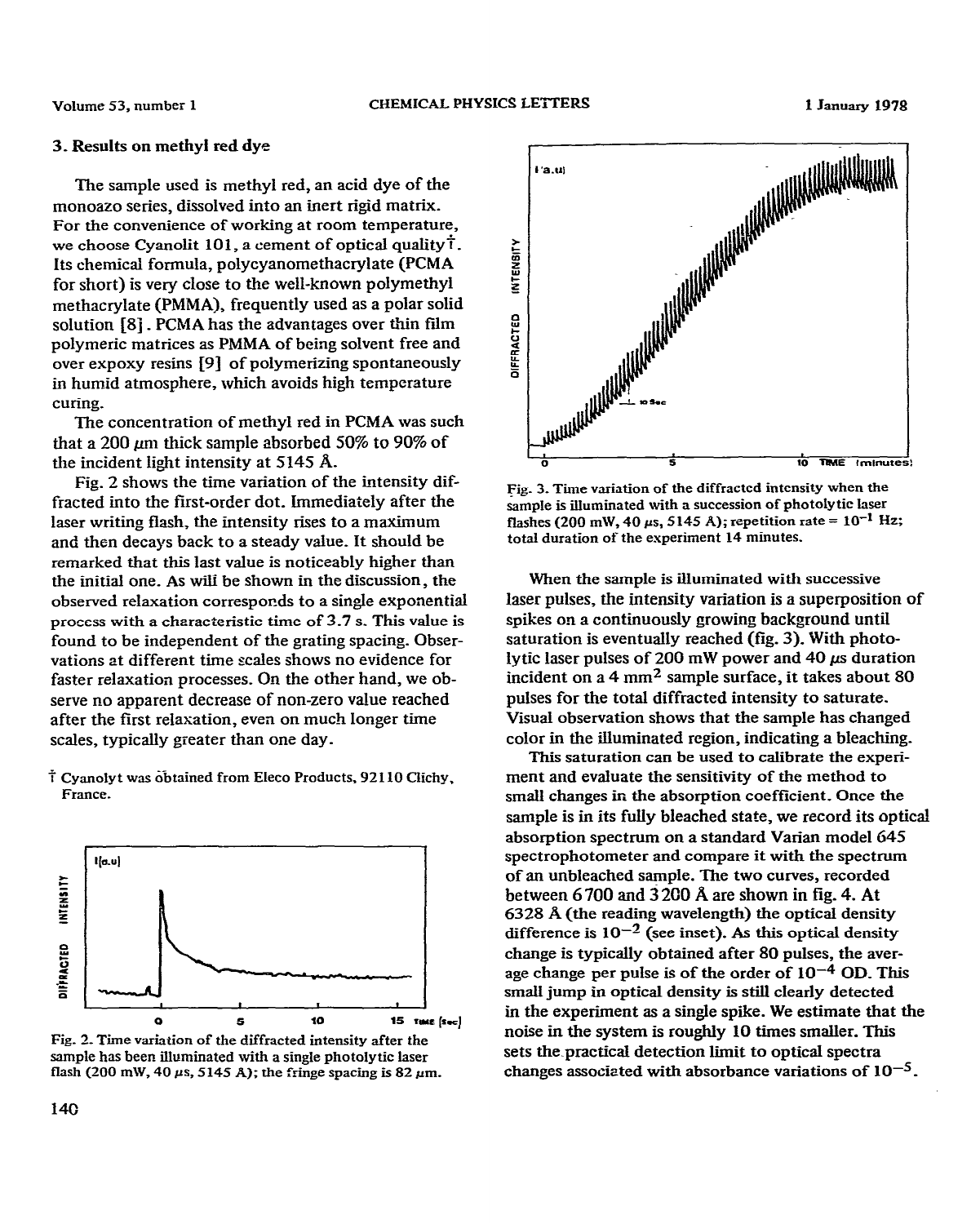

**Fig. 4. Absorption spectra of the methyl red sample (a) unbleached; (b) bleached (after the irradiation described in fig. 3). The inset shows a recording at higher sensitivity in the wavelength regioqof the monitoring laser beam.** 

**However,** digital photon counting techniques could further lower this limit.

## **4. Discussion**

It is well known that aromatic azo compounds exhibit cis—trans photoisomerism [10]. The stable trans form is converted by irradiation into the cis form which slowly reverts back in the dark. Azobenzene has been mostly studied but there are also reports on ortho- or para-substituted derivatives [ 1 l] \_ Methyl red is very similar to azobenzene **except** for an auxochromic carboxy1 group in ortho position for one of the benzene rings. This group is responsible for the shift of the strong  $\pi-\pi^*$  transitions into the visible region, which allows us to use the 5145 A radiation of an argon laser for the photolytic flash.

Since the cis and trans forms are distinct chemical species, with different optical spectra, a photo-induced optical grating will be set up in the sample, due to the spatially periodic flash illumination. This grating will relax through the thermal cis-trans rearrangement. The

relaxation time of  $\approx$  2 s observed in this experiment is typical of the values reported in the literature [: 1] \_ **As this** relaxation process is purely intramolecular, it explains why the time constant is independent of the fringe spacing. If the relaxation of the grating was due to the mass diffusion of photoexcited molecules into non-photoexcited zones and vice versa, the time constant would have shown the usual  $d^2$ -dependence im**posed by random walk processes [ 12]\_** This **diffusioncontrolled relaxation** process is indeed of importance in liquid solutions and has been observed experimental!y [13]. However, in rigid media, mass diffusion is very slow and unobservable in this experiment, even **on the**  longest time scales.

In addition to the reversible cis--trans photoisomerism, we also observe that a permanent photo induced grating is progressively formed. This could correspond to partial photodecomposition of the methyl red molecules into different molecular species. Their optical spectra in the visible show a maximum in absorption shifted from 5000 A to 4500 A. This bleaching is non-reversible over periods of several months\_

Regarding the experimental technique, we have al-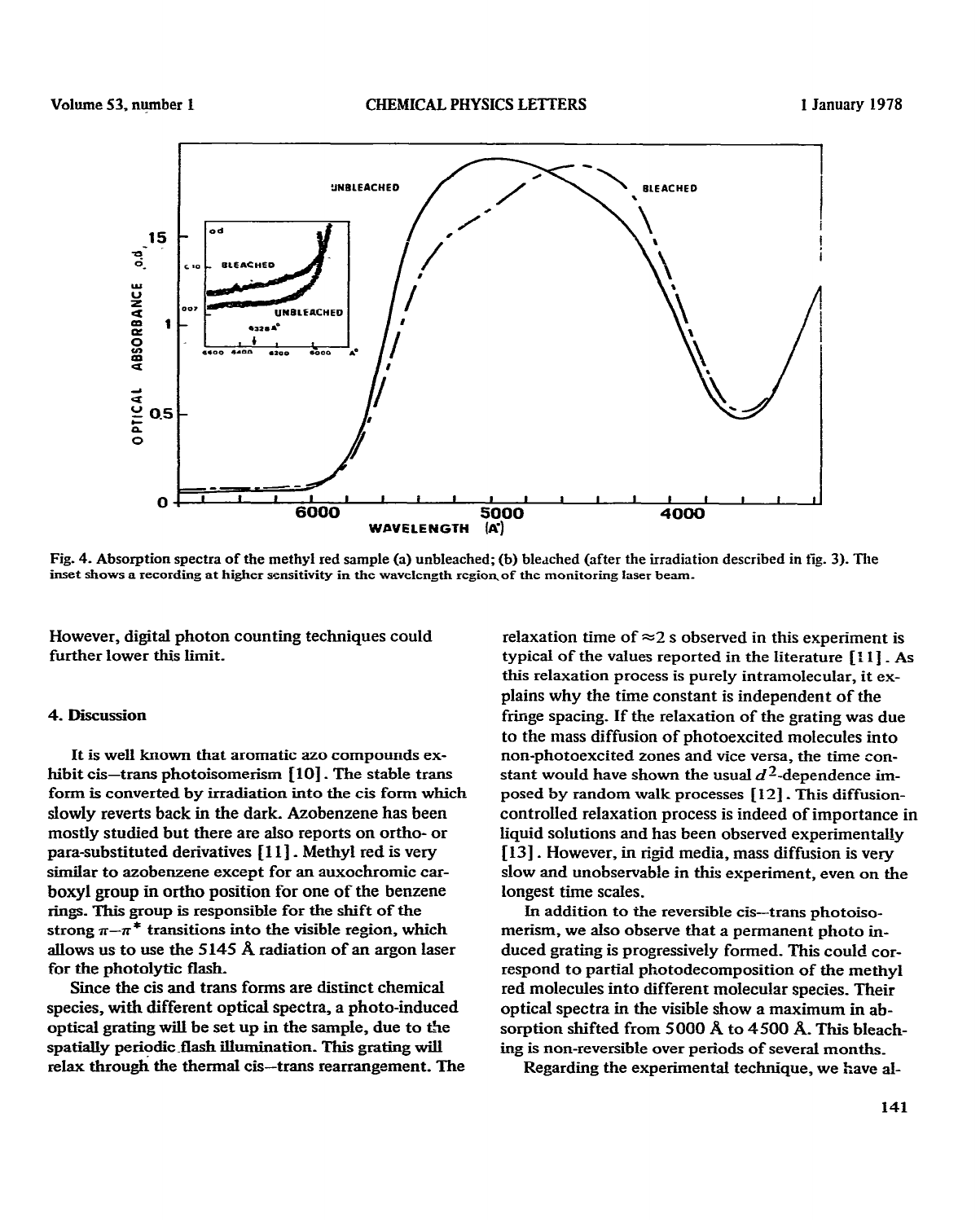**ready mentioned that the incident intensity will be**  diffracted not only by optical absorption changes but **also by refractive index changes\_ Bath changes are involved in a photochromic process since the change of absorption Aa is necessarily accompanied by the change**  of refractive  $\Delta n$  through the Kramers-Kronig relation**ship\_ Diffraction theory 1141 states that the diffracted intensity is proportional to**  $\Delta \alpha^2$  **and**  $\Delta n^2$  **for a pure amplitude or phase grating respectively, in the limit of**  small peak to peak changes. Unfortunately, in the present case, absolute measurements of  $\Delta\alpha$  and  $\Delta n$  are dif**ficult since there is no simple relationship between the two.** 

**Kinetic measurements are possible however since (1) both Aa and Arr have the same intramolecular relaxa**tion rate: (2) the diffracted intensity  $I_d$  depends on  $\Delta \alpha$  and  $\Delta n$  with the same power law. For simple first order kinetic processes,  $\Delta \alpha$  (or  $\Delta n$ )  $\approx \Delta \alpha_0 \exp(-t/\tau)$ **and the diffracted intensity will decrease with a decay time half as great as T** 

$$
I_{\rm d} \approx \Delta \alpha_0^2 \exp(-2t/\tau) \, .
$$

**In more complicated cases as in the present experiment,**  where  $\Delta\alpha$  (and/or  $\Delta n$ ) has a non-vanishing part,  $\Delta\alpha_{\rm B}$ , **due to bleaching, the diffracted intensity writes** 

$$
I_{\rm d} \approx \left[ \Delta \alpha_0 \exp(-t/\tau) + \Delta \alpha_{\rm B} \right]^2.
$$

The time constant  $\tau$  can still be extracted by taking the square root of  $I_d$  first, then subtracting the background term  $\Delta \alpha_R$  and finally making a semi-log plot versus time. From the data of fig. 2 we get  $\tau \approx 3.7$  s.

**The method is highly sensitive\_ Since the optical grating produced by irradiation in flash photolysis experiments is a combination of an amplitude and of a phase grating, it is reasonable to hope and detect, through the change in refractive index, optical spectra modifications involving absorption changes below the limit of detectability for classical transmittance meth**ods. Refractive index changes of less than  $10^{-7}$ , thermally induced, have already been detected [15,16].

**lhe sensitivity of the optical grating technique is also due to the fact that the conditions for a truly differential measurement are automatically realized, although the method requires only one sample. The light intensity diffracted in the various diffraction orders is only a function of the variations in the optical properties of the photochromic molecules following the flash excitation\_ No light is diffracted in the** 

**absence of excitation. Thus we do not have to detect small light intensity variations superimposed on a large**  background. Moreover, the problem of stray light scat**tered by sample imperfections (solute concentration Inhomogeneities, dust particles, scratches on the cell**  walls) is minimized as this stray light is generally **peaked in the forward direction and will not be detected if the diffraction angle imposed by the fringe spacing is large enough. Ihe signal to noise ratio is**  thus very good.

**Finally, we want to emphasize that photolytic experiments on fluid solutions are also possible. We have already mentioned that in this case, the diffracted intensity can decay through a trivial mass-diffusion process\_ However, it will still be possible to study intramolecular relaxation phenomena as long as the intra**molecular relaxation time  $\tau_{\text{intra}}$  is shorter than the diffusion time  $\tau_{\text{diff}}$ . For a given fringe spacing, this sets a limit to the maximum  $\tau_{intra}$  which can be observed. A fringe spacing of 200 μm corresponds to a diffusion time of 10 s with a diffusion coefficient  $\approx 10^{-6}$ **cmz/s, typical of liquids. As this time is large, relaxation by mass diffusion will only be a problem for the very long-lived photochemical processes\_** 

# **5. Conclusion**

We have demonstrated that small changes in the **optical spectra of photochromic molecules can be detected in flash photolysis experiments by using spatially-modulated light schemes for the laser flash. This optical grating technique has the advantages over the classical transmittance method:** 

**(1) to be sensitive both to refractive index and absorption coefficient changes;** 

**(2) to be differential although requiring a single sample cell.** 

**It should be pointed out that absolute measurements of optical properties changes are difficult, kinetic measurements are quite possible\_** 

**The method is applicable in rigid media and also in fluid solutions but with some restrictions for the long lived-photoexcited states.** 

Preliminary experiments on the cis-trans photo**isomerlzation of methyl red show-that optical spectra modifications involving absorption changes of less than la-4 OD can be detected-**